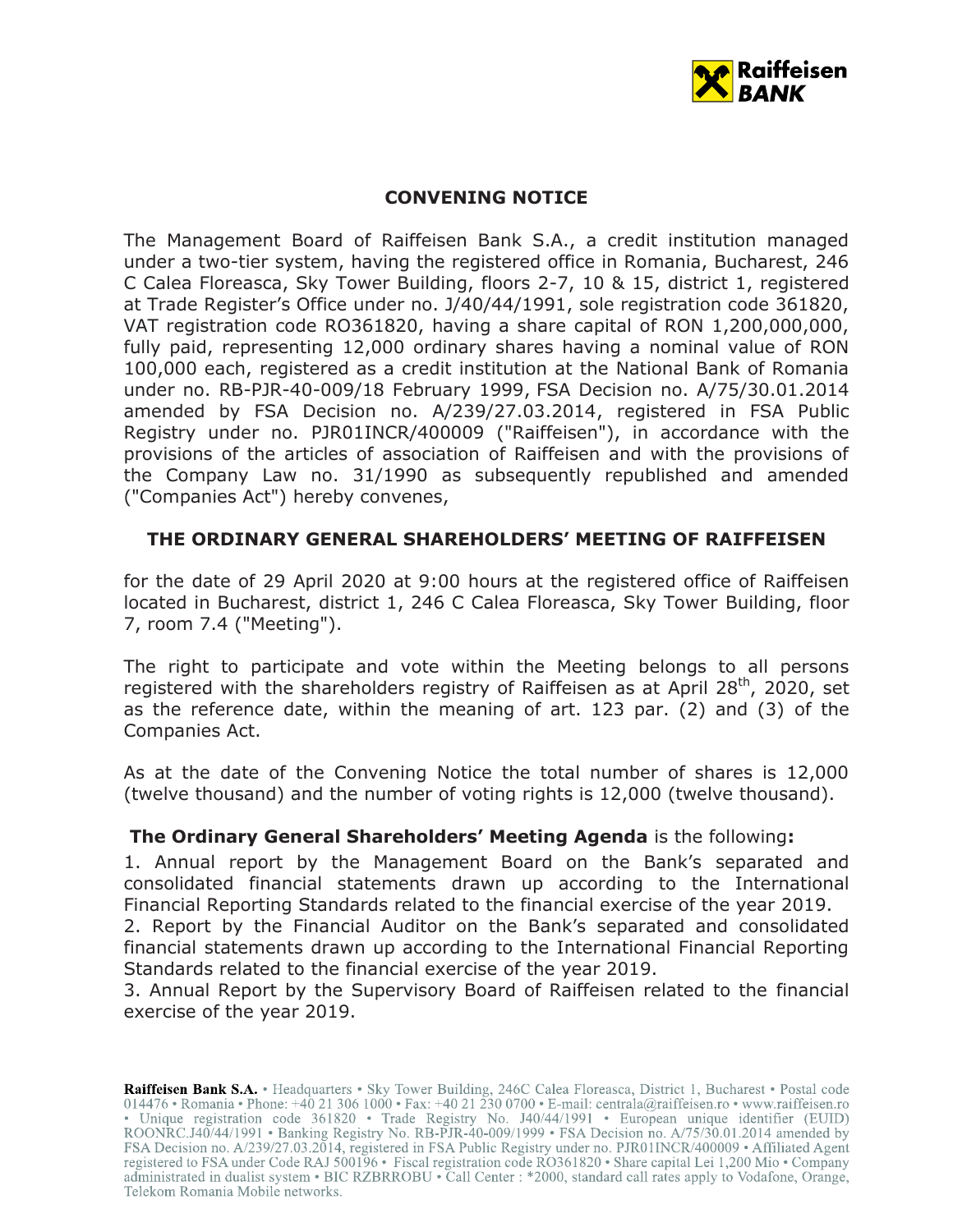

4. Analysis and approval of the Bank achievement of the Investment Plan related to the financial exercise of the year 2019, as well as the analysis and approval of the Bank Investment Plan related to the financial exercise of the year 2020.

5. Report by the Management Board regarding the proposal for the distribution of the net profit related to the financial exercise of the year 2019.

6. Approval of the Bank's separated and consolidated financial statements drawn up according to the International Financial Reporting Standards, related to the financial exercise of the year 2019, distribution of the net profit related to the financial exercise of the year 2019 and the Management Board members' discharge of responsibility for the financial year 2019.

7. Analysis and approval of the Bank Income and Expenses Budget related to the financial exercise of the year 2020.

8. For the current financial exercise, establishing the remuneration for the members on the Supervisory Board of Raiffeisen, approving the principles and general limits regarding their supplementary remuneration, as well as approving the limits and general principles with regard to the remuneration to be granted to the Management Board members.

9. Electing some members on the Supervisory Board of Raiffeisen.

10. Appointing the financial auditor of Raiffeisen and establishing the duration for the rendering of the financial audit services.

11. The empowerment of the Management Board to fulfil all formalities imposed for the implementation of the resolutions adopted by the Meeting, including but not limited to fulfilling publicity formalities and registration of resolutions at the Trade Registry and at any other competent authority.

If on the date of the first convening, respectively 29 April 2020, the legal and statutory requirements are not met for a valid assembly of the Meeting, a new Ordinary General Shareholders' Meeting is convened for 30 April 2020, at 9:00 hours at its registered office in Bucharest, district 1, 246 C Calea Floreasca, Sky Tower Building, floor 7, room 7.4, having the same agenda.

The convening notice for the Meeting, the separated and consolidated financial statements concluded for the financial exercise of the year 2019, the Report by the Supervisory Board, the Report by the Management Board on the Bank's separated and consolidated financial statements related to the financial exercise of the year 2019, the Report by the Management Board regarding the proposal for the distribution of the net profit related to the financial exercise of the year 2019, the list containing information regarding the first name/surname, the residence and professional qualifications of the persons proposed to become a Supervisory Board member, the other documents related to the issues on the Meeting's Agenda, as well as the draft decisions will be made available for the

Raiffeisen Bank S.A. • Headquarters • Sky Tower Building, 246C Calea Floreasca, District 1, Bucharest • Postal code 014476 • Romania • Phone: +40 21 306 1000 • Fax: +40 21 230 0700 • E-mail: centrala@raiffeisen.ro • www.raiffeisen.ro • Unique registration code 361820 • Trade Registry No. J40/44/1991 • European unique identifier (EUID)<br>ROONRC.J40/44/1991 • Banking Registry No. RB-PJR-40-009/1999 • FSA Decision no. A/75/30.01.2014 amended by FSA Decision no. A/239/27.03.2014, registered in FSA Public Registry under no. PJR01INCR/400009 • Affiliated Agent registered to FSA under Code RAJ 500196 • Fiscal registration code RO361820 • Share capital Lei 1,200 Mio • Company administrated in dualist system • BIC RZBRROBU • Call Center : \*2000, standard call rates apply to Vodafone, Orange, Telekom Romania Mobile networks.